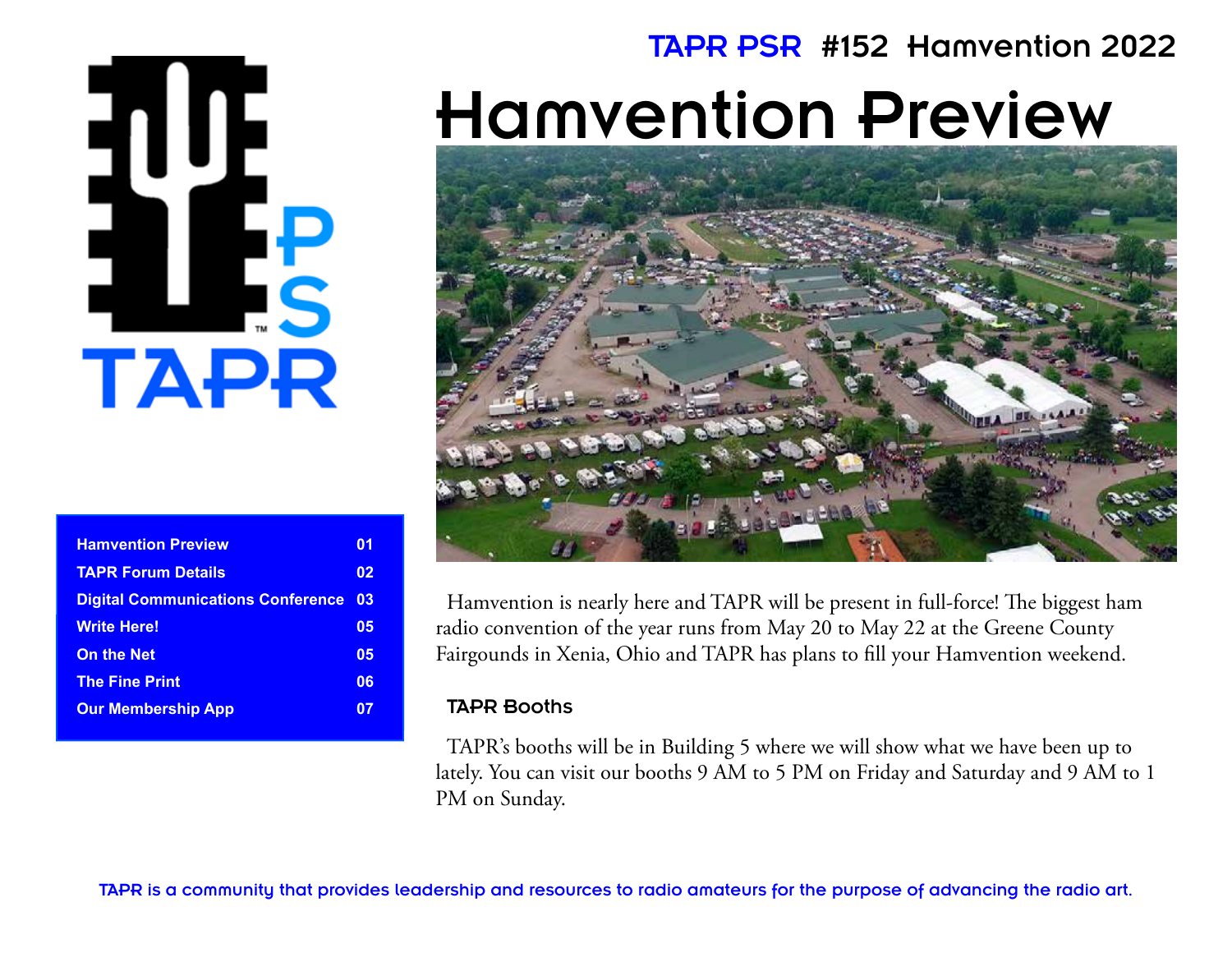### PAGE 2 TAPR PSR #152 Hamvention 2022

### TAPR Forum

Friday at 9:15 AM, Scotty Cowling, WA2DFI, will moderate the TAPR Forum in Greene County Fairgounds Forum Room 1. This years' speakers and their topics include:

- Scotty Cowling, WA2DFI, TAPR President, "TAPR Activities Update"
- John Ackermann, N8UR, "SynthDO GPS Disciplined Oscillator Project"
- John Hays, K7VE, "ARDC Grants"

• Jonathan Rizzo, KC3EEY, "The Whistler catcher, a VLF module for the TangerineSDR"

### TAPR/AMSAT Dinner

The 14th annual AMSAT/TAPR Banquet will be held at the Kohler Presidential Banquet Center on Friday, May 20 at 18:30 EDT. This year's banquet will honor the life and accomplishments of amateur satellite and amateur packet pioneer Bob Bruninga, WB4APR, who passed away in February.

The Kohler Presidential Banquet Center is located at 4548 Presidential Way, Kettering, Ohio – about 20 minutes away from the Greene County Fairgrounds. You can register for the banquet online at www.amsat.org/product/amsat-tapr-joint-hamventionbanquet-registration/. (Banquet tickets must be purchased in advance and will not be sold at the AMSAT or TAPR booths.)

### The Gang

The folks behind the scenes at TAPR will be at Hamvention, so you will have an opportunity to say "Hello" and have an eyeball QSO with the TAPR gang.

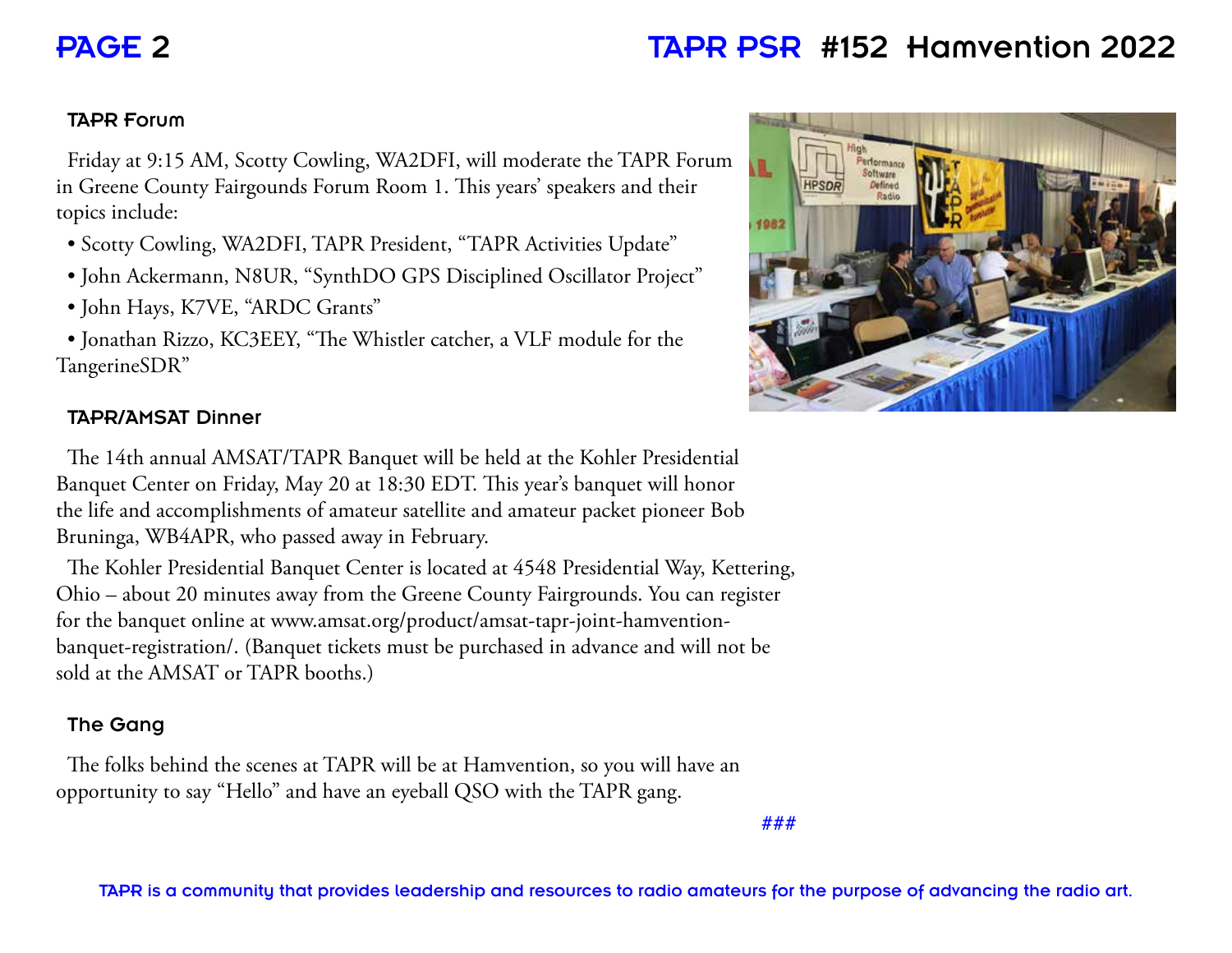### PAGE 3 TAPR PSR #152 Hamvention 2022

### TAPR Forum Details

On Friday, May 20 of Hamvention week, Scotty Cowling, WA2DFI, will moderate the TAPR Forum in Greene County Fairgounds Forum Room 1. This years' speakers and their topics are as follows:

### $09:15 - 09:35$  AM

Presenter: Scotty Cowling, WA2DFI, TAPR President Title: "TAPR Activities Update"

### $09:35 - 09:55$  AM

Presenter: John Ackermann, N8UR

Title: "SynthDO GPS Disciplined Oscillator Project" Abstract: An update on the novel design of the TAPR "SynthDO" time and frequency reference used in the TangerineSDR and as a standalone device for hams and timenuts. The SynthDO provides multiple frequency outputs locked to the atomic clocks in the GPS system, as well as highly accurate GPS time and location data.

### $09:55 - 10:15$  AM

Presenter: John Hays, K7VE Title: "ARDC Grants"



Abstract: Amateur Radio Digital Communications has been transformative with its grant making ability. A quick review and learn how to apply for grants for your next project.

#### $10:15 - 10:35$  AM

Speaker: Jonathan Rizzo, KC3EEY

Title: "Whistler Catcher VLF Module for the TangerineSDR'

Abstract: The Whistler Catcher is a data acquisition module for the Tangerine SDR that allows GPS timestamped capture of both the VLF and ULF spectrum. Using the right software, it's possible to automatically detect and record natural radio events such as whistlers and chorus as well as lightning (sferic) analysis and detect Sudden Ionospheric Disturbances (SIDs) using VLF transmitters. Lastly, it is also possible to receive amateur transmissions of GPS-locked carriers and coherent BPSK in the Dreamer's band, below 9 kHz.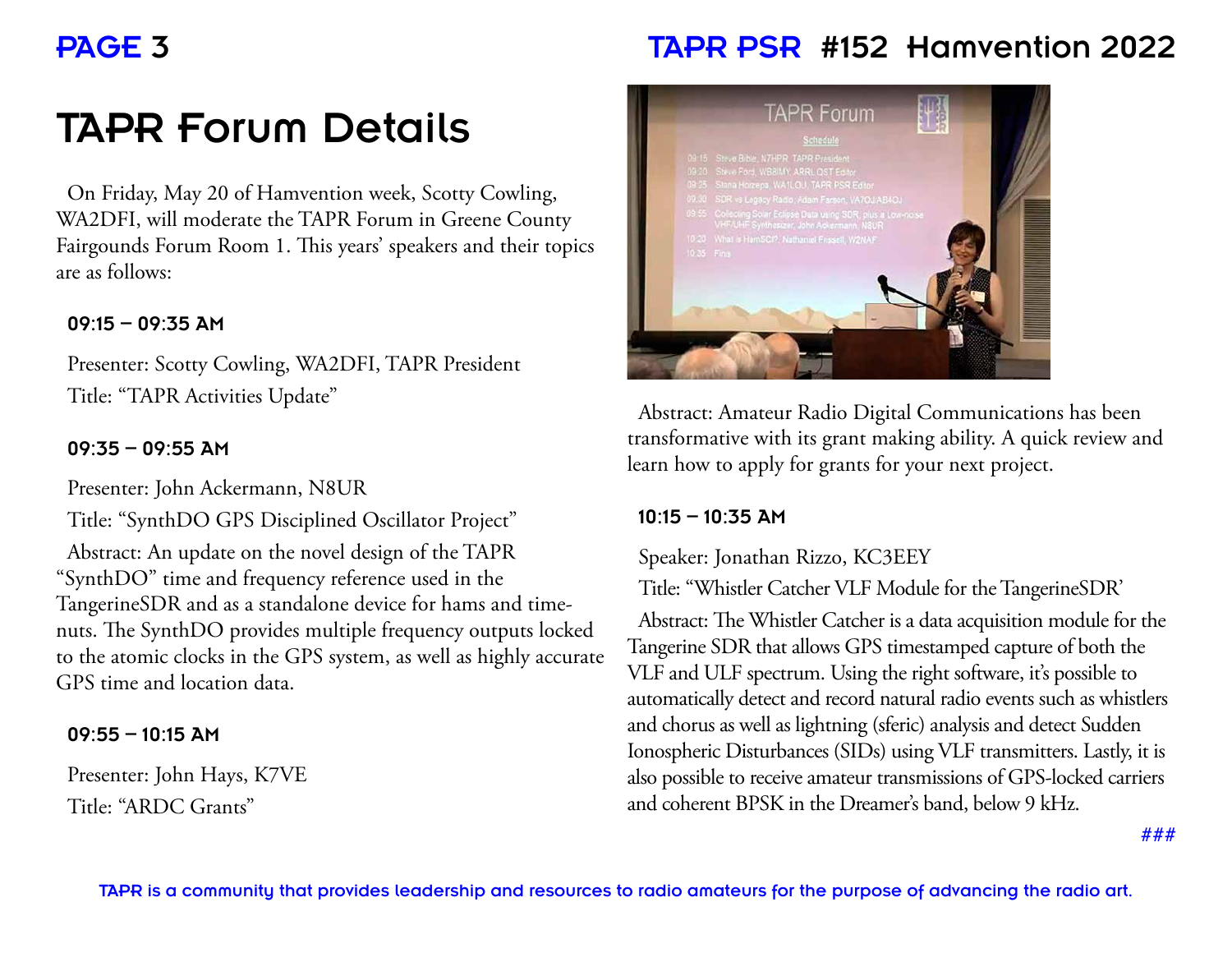# 2022 ARRL / TAPR Digital Communications

Make your reservations now for three days of learning and enjoyment at the Hilton Charlotte Airport Hotel. The Digital Communications Conference schedule includes technical and introductory forums, demonstrations, a Saturday evening banquet and an in-depth Sunday seminar. This conference is for everyone with an interest in digital communications- beginner to expert.

**September 16-18 Charlotte, North Carolina**  **Contact Tucson Amateur Radio at:** www.tapr.org



ALL PLANS ARE SUBJECT TO CHANGE DUE TO THE CORONAVIRUS



TAPR is a community that provides leadership and resources to radio amateurs for the purpose of advancing the radio art.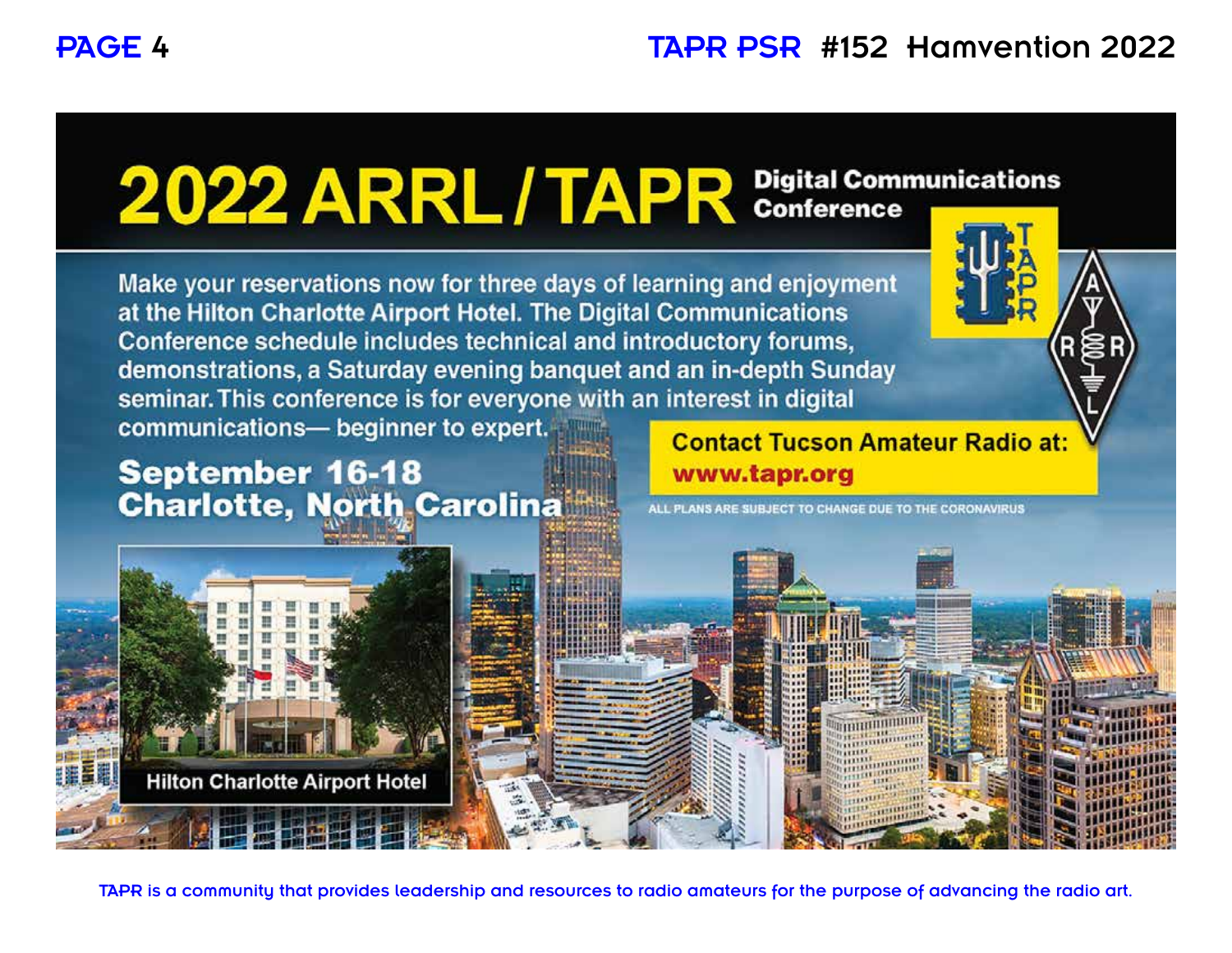### PAGE 5 TAPR PSR #152 Hamvention 2022

### Write Here!

Your *PSR* editor is working on the next issue of *PSR* and hopes to find a few good writers, particularly ham radio operators working on the digital side of our hobby, who would like to write



about their activities and have them published here in *PSR*.

You don't have to be Hiram Percy Maxim to contribute to *PSR* and you don't have to use *Microsoft Word* to compose your thoughts.

Your *PSR* editor can handle just about any text and graphic format, so don't be afraid to submit whatever you have to wa1lou@tapr.org --- she can handle it!

The deadline for the next issue of *PSR* is June 15, so write early and write often.

**###**

### On the Net

### By Mark Thompson, WB9QZB

### Facebook

As you may know, TAPR has a Facebook page, www.facebook.com/TAPRDigitalHam.



However, I also created a TAPR Facebook Group, www.facebook.com/groups/TAPRDigital/.

If you have a Facebook account, "Like" the TAPR Facebook page and join the TAPR Facebook Group.

If you join the group click on the Events link and indicate you're Going to the events.

### On Twitter, Too

Access the TAPR Twitter account at www.twitter.com/taprdigital.

### Also on YouTube



**You Tube** 

TAPR now has its own channel on YouTube: the TAPR Digital Videos Channel: www.youtube.com/user/TAPRDigitalVideo.

At this time, there are a slew of videos on our channel including many from the TAPR-ARRL Digital Communications Conference (DCC) that you may view at no cost, so have at it!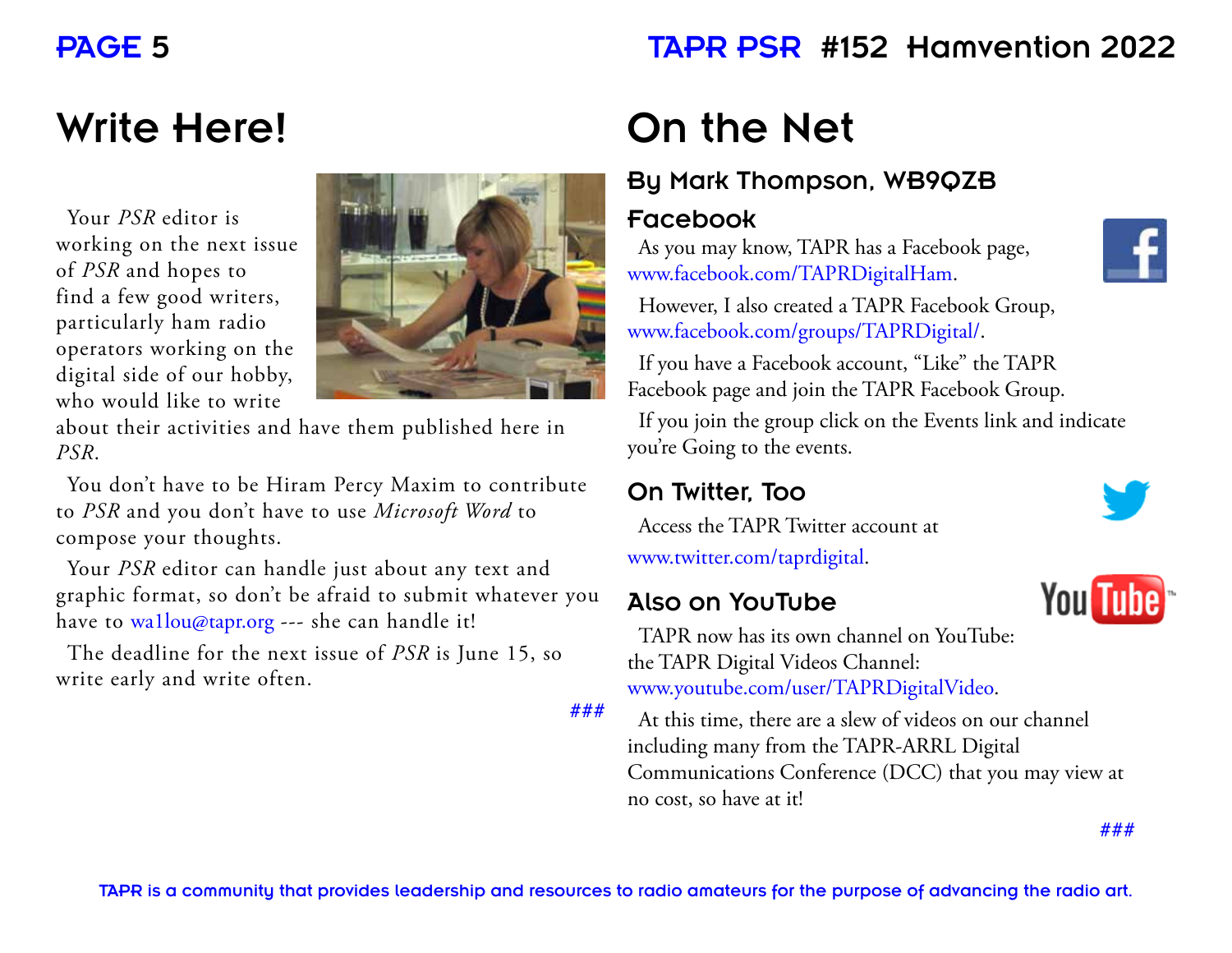### PSR

#152 Hamvention 2022, ISSN: 1052–3626 Published by TAPR Phone +1 972 413 8277 E-mail: contact@tapr.org URL www.tapr.org Facebook www.facebook.com/TAPRDigitalHam Twitter www.twitter.com/taprdigital TAPR Office Hours: Monday to Friday, 9 am to 5 pm Eastern Time

### Submission Guidelines

TAPR is always interested in receiving information and articles for publication. If you have an idea for an article you would like to see, or you or someone you know is doing something that would interest TAPR, please contact the editor (wa1lou@tapr.org) so that your work can be shared with the Amateur Radio community. If you feel uncomfortable or otherwise unable to write an article yourself, please contact the editor for assistance. Preferred format for articles is plain ASCII text (OpenOffice or *Microsoft Word* is acceptable). Preferred graphic formats are PS/EPS/TIFF (diagrams, black and white photographs), or TIFF/JPEG/GIF (color photographs). Please submit graphics at a minimum of 300 DPI.

### Production / Distribution

*PSR* is exported as Adobe Acrobat and distributed electronically at www.tapr.org *PSR* Editor: Stana Horzepa, WA1LOU E-mail wa1lou@tapr.org

### PAGE 6 TAPR PSR #152 Hamvention 2022

### TAPR Officers

President: Scotty Cowling, WA2DFI, wa2dfi@tapr.org Vice President: Steve Bible, N7HPR, n7hpr@tapr.org Secretary: Stana Horzepa, WA1LOU, wa1lou@tapr.org Treasurer: Tom Holmes, N8ZM, n8zm@tapr.org

#### TAPR Board of Directors

Board Member, Call Sign, Term Expires, e-mail address John Ackermann, N8UR, 2022, n8ur@tapr.org Dan Babcock, N4XWE, 2024, n4xwe@tapr.org Steve Bible, N7HPR, 2023, n7hpr@tapr.org George Byrkit, K9TRV, 2024, k9trv@tapr.org Scotty Cowling, WA2DFI, 2024, wa2dfi@tapr.org Stana Horzepa, WA1LOU, 2023, wa1lou@tapr.org Dave Larsen, KV0S, 2022, kv0s.dave@gmail.com Bruce Raymond, ND8I, 2022, bruce@raymondtech.net Darryl Smith, VK2TDS, 2023, vk2tds@tapr.org

TAPR is a not–for–profit scientific research and development corporation [Section  $501(c)(3)$  of the US tax code]. Contributions are deductible to the extent allowed by US tax laws. TAPR is chartered in the State of Arizona for the purpose of designing and developing new systems for digital radio communication in the Amateur Radio Service, and for disseminating information required, during, and obtained from such research.

### PSR Advertising Rates

Full Page Ad for 1 issue: \$100, 4 issues: \$350 Half Page Ad for 1 issue: \$75, 4 issues: \$250 Quarter Page Ad for 1 issue: \$50, 4 issues: \$175